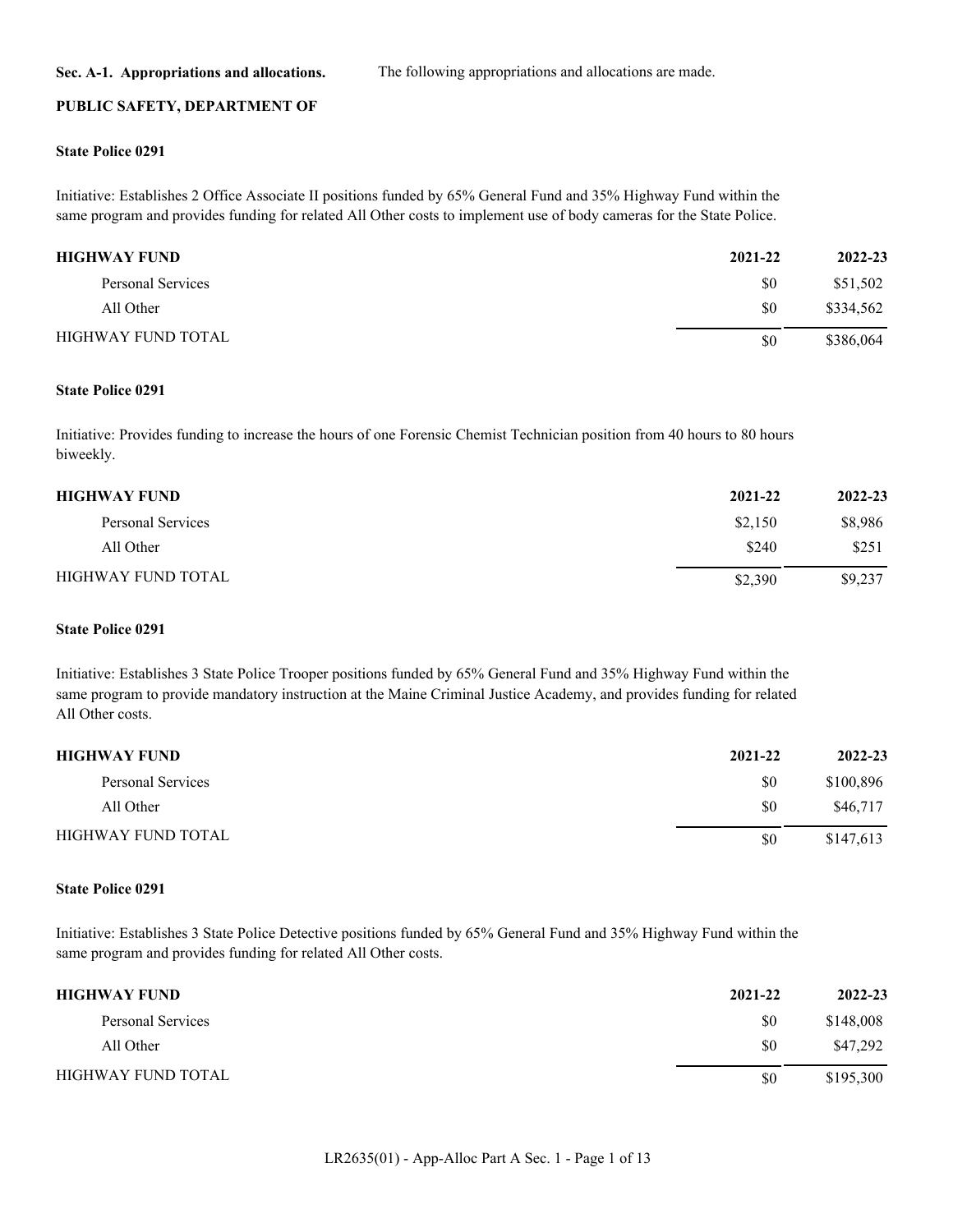## **State Police 0291**

Initiative: Establishes one State Police Sergeant-E position funded by 65% General Fund and 35% Highway Fund within the same program to provide supervision in the Cold Case Homicide Unit, and provides funding for related All Other costs.

| <b>HIGHWAY FUND</b>       | 2021-22 | 2022-23  |
|---------------------------|---------|----------|
| Personal Services         | \$0     | \$50,596 |
| All Other                 | \$0     | \$15,808 |
| <b>HIGHWAY FUND TOTAL</b> | \$0     | \$66,404 |

## **State Police 0291**

Initiative: Establishes 8 Behavioral Health Program Coordinator positions funded by 65% General Fund and 35% Highway Fund within the same program and provides funding for related All Other costs.

| <b>HIGHWAY FUND</b>       | 2021-22 | 2022-23   |
|---------------------------|---------|-----------|
| Personal Services         | \$0     | \$276,336 |
| All Other                 | \$0     | \$20,045  |
| <b>HIGHWAY FUND TOTAL</b> | \$0     | \$296,381 |

#### **State Police 0291**

Initiative: Provides funding for monthly charges for a new data server to support new evidence tracking software.

| <b>HIGHWAY FUND</b>       | 2021-22 | 2022-23  |
|---------------------------|---------|----------|
| All Other                 | \$5,349 | \$10,697 |
| <b>HIGHWAY FUND TOTAL</b> | \$5,349 | \$10.697 |

## **State Police 0291**

Initiative: Provides funding for technology costs for the evidence tracker software annual fees.

| <b>HIGHWAY FUND</b>       | 2021-22 | 2022-23 |
|---------------------------|---------|---------|
| All Other                 | \$3,957 | \$3,957 |
| <b>HIGHWAY FUND TOTAL</b> | \$3,957 | \$3,957 |

## **State Police 0291**

Initiative: Provides one-time funding to upgrade polygraph equipment.

| <b>HIGHWAY FUND</b> | 2021-22 | 2022-23 |
|---------------------|---------|---------|
| All Other           | \$7,195 | \$0     |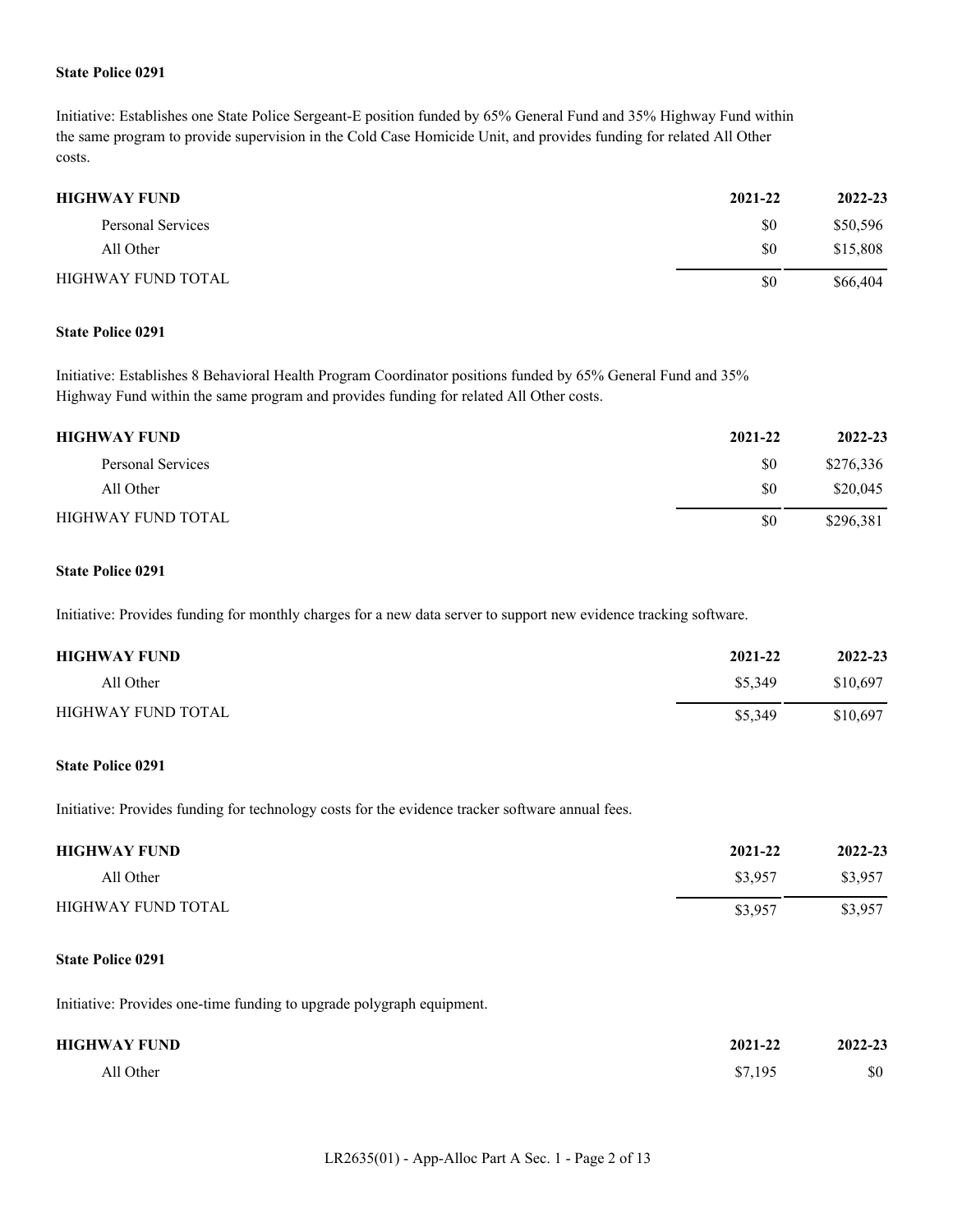# **State Police 0291**

Initiative: Provides one-time funding for noise reduction equipment.

| <b>HIGHWAY FUND</b>       | 2021-22 | 2022-23  |
|---------------------------|---------|----------|
| All Other                 | \$0     | \$42,840 |
| <b>HIGHWAY FUND TOTAL</b> | \$0     | \$42,840 |

## **State Police 0291**

Initiative: Provides funding for increased technology costs for the Odyssey software system.

| <b>HIGHWAY FUND</b>       | 2021-22  | 2022-23  |
|---------------------------|----------|----------|
| All Other                 | \$11.153 | \$11,153 |
| <b>HIGHWAY FUND TOTAL</b> | \$11.153 | \$11,153 |

## **State Police 0291**

Initiative: Provides funding for technology costs related to a server, licenses and yearly maintenance costs for the State Police Crime Laboratory.

| <b>HIGHWAY FUND</b> | 2021-22 | 2022-23 |
|---------------------|---------|---------|
| All Other           | \$9,963 | \$9,963 |
| HIGHWAY FUND TOTAL  | \$9,963 | \$9,963 |

## **State Police 0291**

Initiative: Establishes one State Police Polygraph Examiner position funded by 65% General Fund and 35% Highway Fund within the same program and provides funding for related All Other costs.

| <b>HIGHWAY FUND</b>          | 2021-22  | 2022-23     |
|------------------------------|----------|-------------|
| Personal Services            | \$0      | \$42,014    |
| All Other                    | \$0      | \$2,714     |
| <b>HIGHWAY FUND TOTAL</b>    | \$0      | \$44,728    |
| PUBLIC SAFETY, DEPARTMENT OF |          |             |
| <b>DEPARTMENT TOTALS</b>     | 2021-22  | 2022-23     |
| <b>HIGHWAY FUND</b>          | \$40,007 | \$1,224,337 |
| DEPARTMENT TOTAL - ALL FUNDS | \$40,007 | \$1,224,337 |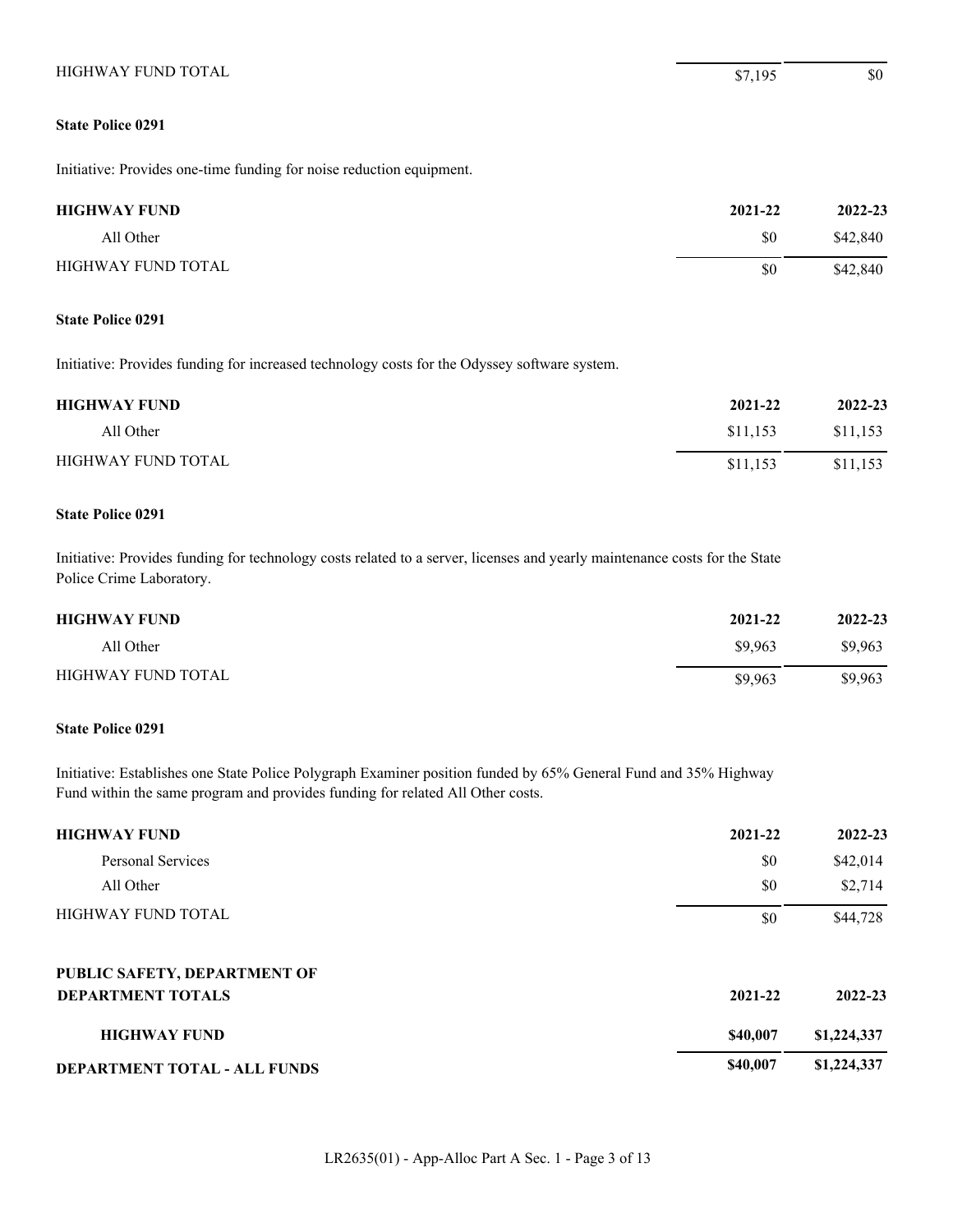## **SECRETARY OF STATE, DEPARTMENT OF**

#### **Administration - Motor Vehicles 0077**

Initiative: Provides funding for technology cost increases.

| <b>HIGHWAY FUND</b>       | 2021-22   | 2022-23   |
|---------------------------|-----------|-----------|
| All Other                 | \$152,049 | \$223,993 |
| <b>HIGHWAY FUND TOTAL</b> | \$152,049 | \$223,993 |

#### **Administration - Motor Vehicles 0077**

Initiative: Provides funding for meter postage increases.

| <b>HIGHWAY FUND</b> | 2021-22 | 2022-23  |
|---------------------|---------|----------|
| All Other           | \$3,780 | \$15,119 |
| HIGHWAY FUND TOTAL  | \$3,780 | \$15,119 |

## **Administration - Motor Vehicles 0077**

Initiative: Provides funding for the additional cost of aluminum used to make registration plates.

| <b>HIGHWAY FUND</b>       | 2021-22  | 2022-23   |
|---------------------------|----------|-----------|
| All Other                 | \$58,518 | \$228,413 |
| <b>HIGHWAY FUND TOTAL</b> | \$58.518 | \$228,413 |

## **Administration - Motor Vehicles 0077**

Initiative: Establishes one Contract/Grant Manager position and provides funding for related All Other costs.

| <b>HIGHWAY FUND</b>           | 2021-22 | 2022-23   |
|-------------------------------|---------|-----------|
| POSITIONS - LEGISLATIVE COUNT | 0.000   | 1.000     |
| Personal Services             | \$0     | \$106,317 |
| All Other                     | \$0     | \$15,318  |
| HIGHWAY FUND TOTAL            | \$0     | \$121,635 |

## **Administration - Motor Vehicles 0077**

Initiative: Provides one-time funding for the re-roofing project and repair of the concrete buttresses at the Maine State Prison plate shop.

| HIGHWAY FUND         | 2021-22   | 2022-23  |
|----------------------|-----------|----------|
| Capital Expenditures | \$128,000 | \$14,000 |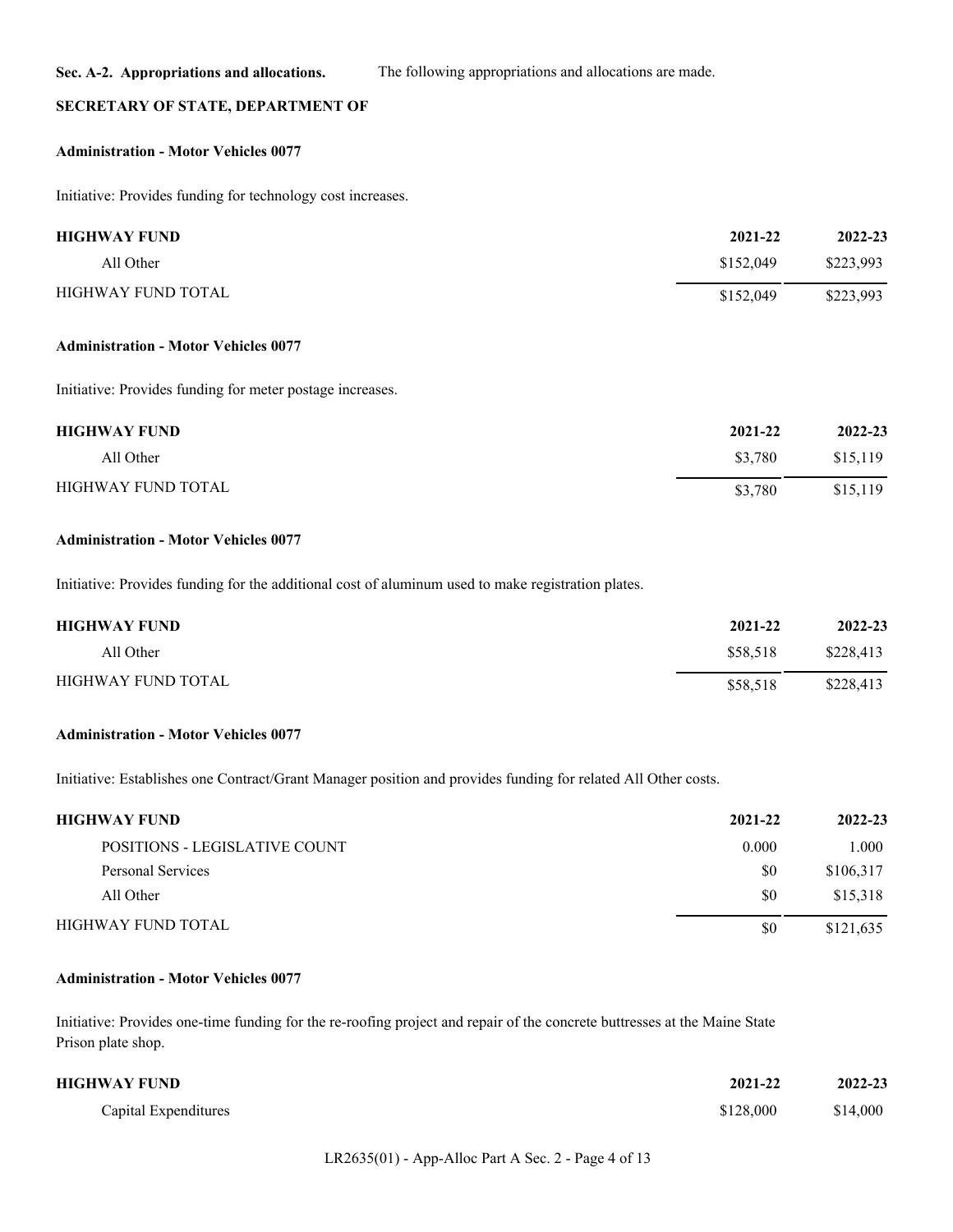#### **Administration - Motor Vehicles 0077**

Initiative: Establishes one Agency Application Architect position and provides funding for related All Other costs.

| <b>HIGHWAY FUND</b>           | 2021-22 | 2022-23   |
|-------------------------------|---------|-----------|
| POSITIONS - LEGISLATIVE COUNT | 0.000   | 1.000     |
| Personal Services             | \$0     | \$122,610 |
| All Other                     | \$0     | \$18,201  |
| <b>HIGHWAY FUND TOTAL</b>     | \$0     | \$140,811 |

## **Administration - Motor Vehicles 0077**

Initiative: Provides funding for the increase in the International Registration Plan, Inc. (IRP) annual membership dues.

| <b>HIGHWAY FUND</b> | 2021-22 | 2022-23  |
|---------------------|---------|----------|
| All Other           | \$0     | \$17,691 |
| HIGHWAY FUND TOTAL  | \$0     | \$17,691 |

## **Administration - Motor Vehicles 0077**

Initiative: Continues and makes permanent 6 Customer Representative Associate II-Motor Vehicle positions. These positions were previously continued in Public Law 2021, chapter 224.

| <b>HIGHWAY FUND</b>           | 2021-22 | 2022-23 |
|-------------------------------|---------|---------|
| POSITIONS - LEGISLATIVE COUNT | 6.000   | 6.000   |
| Personal Services             | \$0     | \$7,866 |
| HIGHWAY FUND TOTAL            | \$0     | \$7,866 |

#### **Administration - Motor Vehicles 0077**

Initiative: Provides funding for increased branch lease costs for new locations and/or renewals at 6 existing locations.

| <b>HIGHWAY FUND</b>       | 2021-22  | 2022-23   |
|---------------------------|----------|-----------|
| All Other                 | \$31.389 | \$206,059 |
| <b>HIGHWAY FUND TOTAL</b> | \$31.389 | \$206,059 |

#### **Administration - Motor Vehicles 0077**

Initiative: Provides funding for the addition of security cameras at each branch location.

| HIGHWAY FUND | 2021-22  | 2022-23  |
|--------------|----------|----------|
| All Other    | \$40,736 | \$32,446 |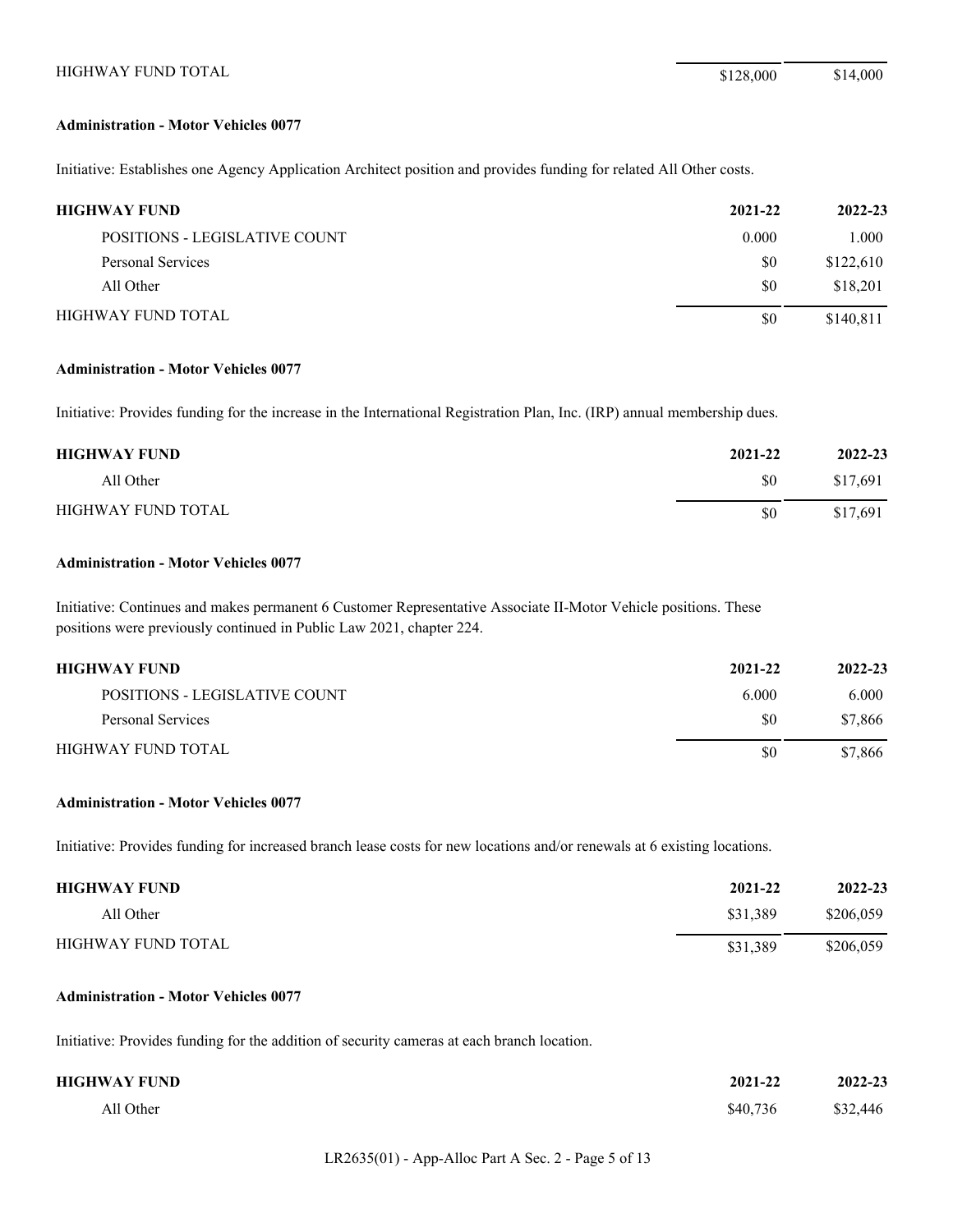#### **Administration - Motor Vehicles 0077**

Initiative: Provides funding for the ongoing maintenance costs of security cameras in the new Bangor branch location.

| <b>HIGHWAY FUND</b> | 2021-22  | 2022-23  |
|---------------------|----------|----------|
| All Other           | \$10,223 | \$20,448 |
| HIGHWAY FUND TOTAL  | \$10,223 | \$20,448 |

#### **Administration - Motor Vehicles 0077**

Initiative: Provides funding for the ongoing software maintenance and customer messaging services from the online appointment booking solution purchased from current lobby management service provider.

| <b>HIGHWAY FUND</b>       | 2021-22  | 2022-23  |
|---------------------------|----------|----------|
| All Other                 | \$17,660 | \$21.988 |
| <b>HIGHWAY FUND TOTAL</b> | \$17,660 | \$21,988 |

#### **Administration - Motor Vehicles 0077**

Initiative: Establishes 2 Customer Representative Associate II - Motor Vehicle positions and provides funding for related All Other costs.

| HIGHWAY FUND                  | 2021-22 | 2022-23   |
|-------------------------------|---------|-----------|
| POSITIONS - LEGISLATIVE COUNT | 0.000   | 2.000     |
| Personal Services             | \$0     | \$148,274 |
| All Other                     | \$0     | \$28,027  |
| HIGHWAY FUND TOTAL            | \$0     | \$176,301 |

## **Administration - Motor Vehicles 0077**

Initiative: Provides funding for the approved reorganization of one Auditor I to an Auditor II position and provides funding for related All Other costs.

| <b>HIGHWAY FUND</b> | 2021-22 | 2022-23 |
|---------------------|---------|---------|
| Personal Services   | \$1,342 | \$8,212 |
| All Other           | \$63    | \$385   |
| HIGHWAY FUND TOTAL  | \$1,405 | \$8,597 |

## **Administration - Motor Vehicles 0077**

Initiative: Provides funding for the approved reorganization of 2 Information System Support Specialist positions to 2 Information System Support Specialist II positions. This initiative also provides funding for related All Other costs.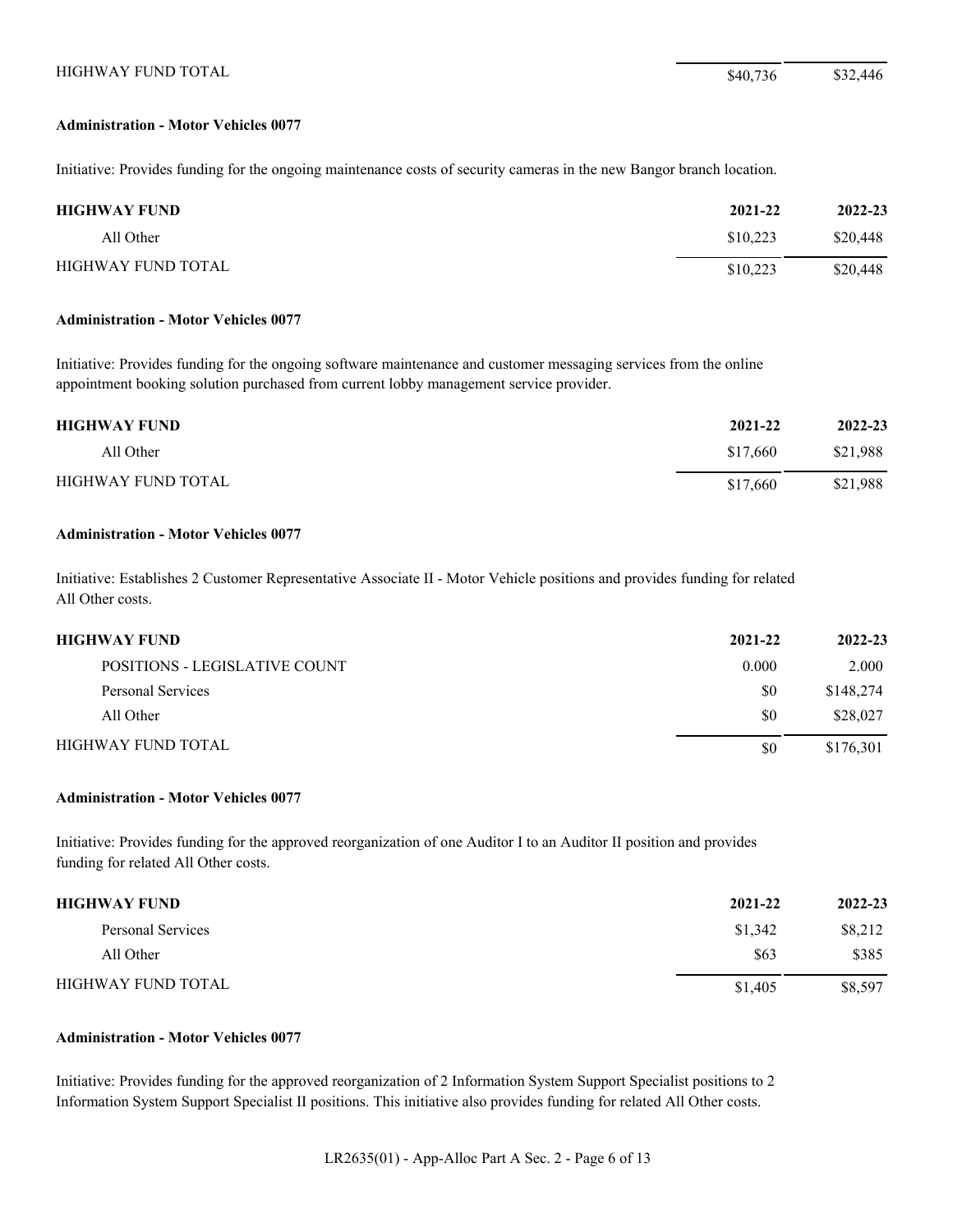| <b>HIGHWAY FUND</b>                 | 2021-22   | 2022-23     |
|-------------------------------------|-----------|-------------|
| Personal Services                   | \$3,052   | \$15,252    |
| All Other                           | \$143     | \$715       |
| <b>HIGHWAY FUND TOTAL</b>           | \$3,195   | \$15,967    |
| SECRETARY OF STATE, DEPARTMENT OF   |           |             |
| <b>DEPARTMENT TOTALS</b>            | 2021-22   | 2022-23     |
| <b>HIGHWAY FUND</b>                 | \$446,955 | \$1,251,334 |
| <b>DEPARTMENT TOTAL - ALL FUNDS</b> | \$446,955 | \$1,251,334 |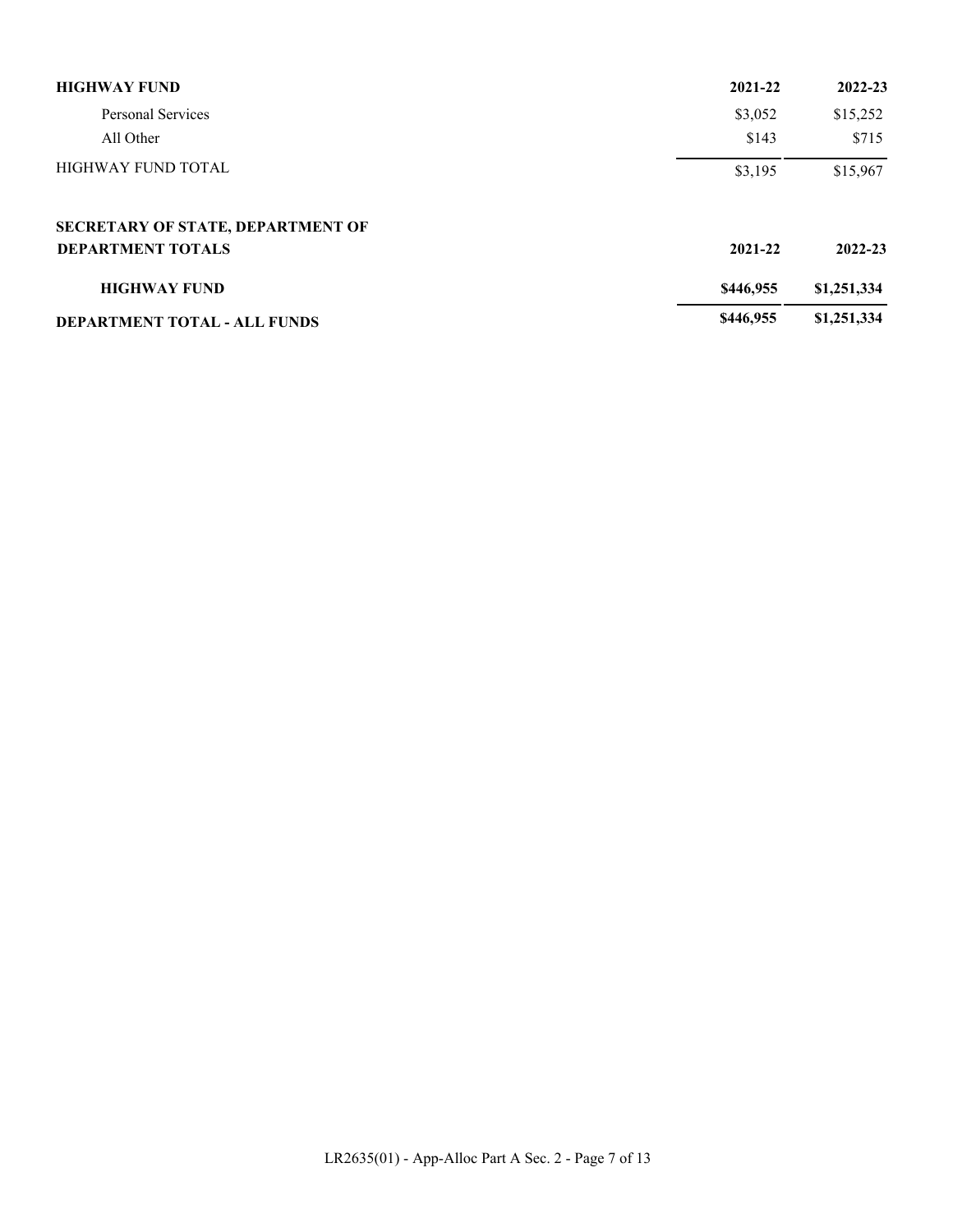**Sec. A-3. Appropriations and allocations.** The following appropriations and allocations are made.

#### **TRANSPORTATION, DEPARTMENT OF**

#### **Administration 0339**

Initiative: Transfers and reallocates positions and All Other costs within funds and programs to more appropriately account for work being done.

| <b>HIGHWAY FUND</b>           | 2021-22   | 2022-23   |
|-------------------------------|-----------|-----------|
| POSITIONS - LEGISLATIVE COUNT | 2.000     | 2.000     |
| Personal Services             | \$241,332 | \$245,248 |
| HIGHWAY FUND TOTAL            | \$241,332 | \$245,248 |

#### **Administration 0339**

Initiative: Provides funding to increase biweekly hours of various positions in order to make these positions full-time. Position detail is on file at the Bureau of the Budget.

| <b>HIGHWAY FUND</b> | 2021-22   | 2022-23   |
|---------------------|-----------|-----------|
| Personal Services   | \$102,334 | \$107,033 |
| HIGHWAY FUND TOTAL  | \$102,334 | \$107,033 |

## **Fleet Services 0347**

Initiative: Transfers and reallocates positions and All Other costs within funds and programs to more appropriately account for work being done.

| FLEET SERVICES FUND - DOT       | 2021-22    | 2022-23      |
|---------------------------------|------------|--------------|
| POSITIONS - LEGISLATIVE COUNT   | (1.000)    | (1.000)      |
| Personal Services               | (S93, 450) | (S94,208)    |
| FLEET SERVICES FUND - DOT TOTAL | (S93, 450) | $(\$94,208)$ |

#### **Highway and Bridge Capital 0406**

Initiative: Transfers and reallocates positions and All Other costs within funds and programs to more appropriately account for work being done.

| <b>HIGHWAY FUND</b>           | 2021-22   | 2022-23   |
|-------------------------------|-----------|-----------|
| POSITIONS - LEGISLATIVE COUNT | 4.000     | 4.000     |
| Personal Services             | \$189,141 | \$194,591 |
| HIGHWAY FUND TOTAL            | \$189,141 | \$194,591 |
| FEDERAL EXPENDITURES FUND     | 2021-22   | 2022-23   |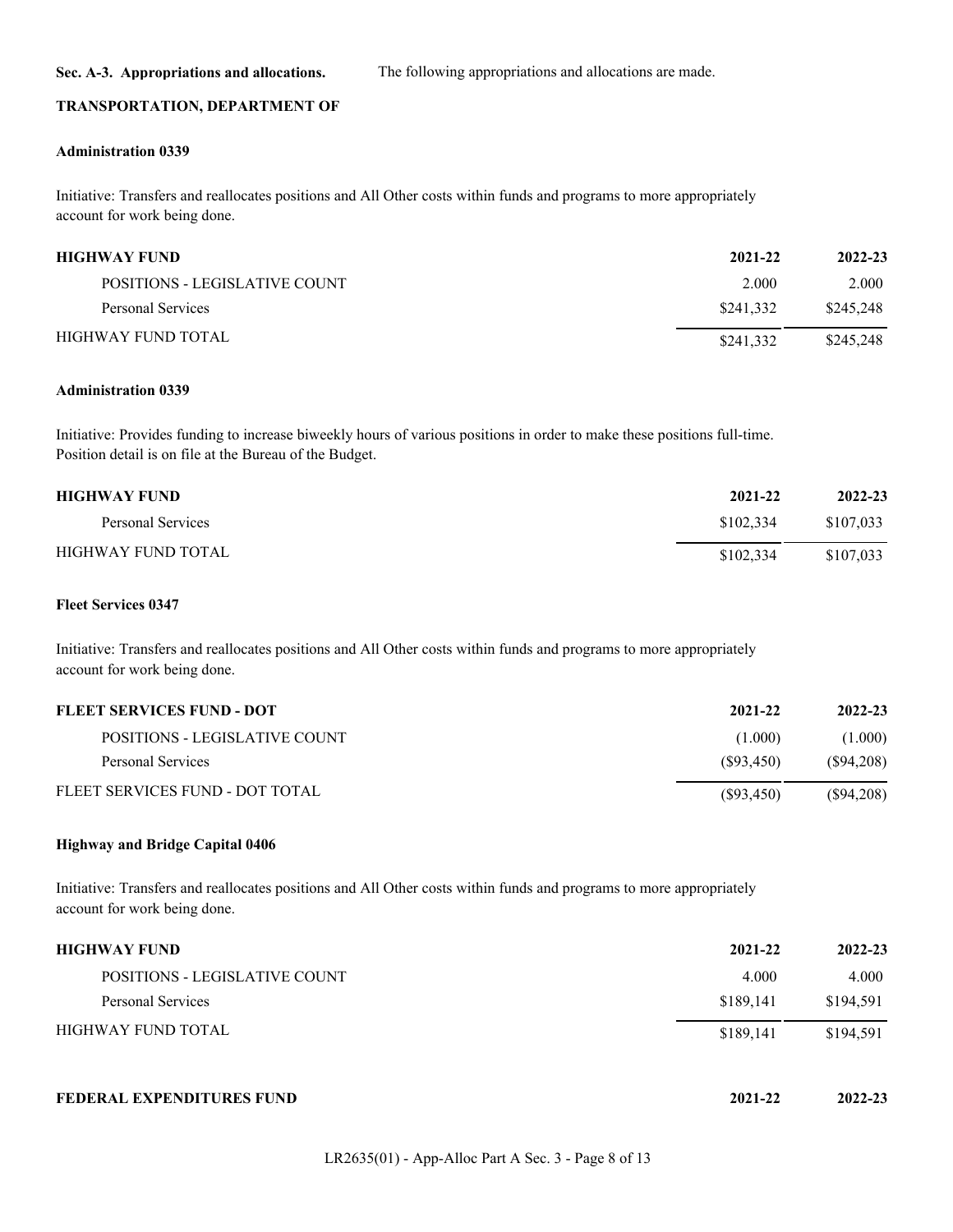| Personal Services                  | \$210,162 | \$216,219 |
|------------------------------------|-----------|-----------|
| FEDERAL EXPENDITURES FUND TOTAL    | \$210,162 | \$216,219 |
| <b>OTHER SPECIAL REVENUE FUNDS</b> | 2021-22   | 2022-23   |
| Personal Services                  | \$21,010  | \$21,612  |
| OTHER SPECIAL REVENUE FUNDS TOTAL  | \$21,010  | \$21,612  |

## **Highway and Bridge Capital 0406**

Initiative: Provides funding to increase biweekly hours of various positions in order to make these positions full-time. Position detail is on file at the Bureau of the Budget.

| <b>HIGHWAY FUND</b>                | 2021-22  | 2022-23  |
|------------------------------------|----------|----------|
| <b>POSITIONS - FTE COUNT</b>       | 0.545    | 0.545    |
| <b>Personal Services</b>           | \$71,929 | \$74,865 |
| <b>HIGHWAY FUND TOTAL</b>          | \$71,929 | \$74,865 |
| FEDERAL EXPENDITURES FUND          | 2021-22  | 2022-23  |
| <b>Personal Services</b>           | \$79,919 | \$83,173 |
| FEDERAL EXPENDITURES FUND TOTAL    | \$79,919 | \$83,173 |
| <b>OTHER SPECIAL REVENUE FUNDS</b> | 2021-22  | 2022-23  |
| Personal Services                  | \$7,984  | \$8,314  |
| OTHER SPECIAL REVENUE FUNDS TOTAL  | \$7,984  | \$8,314  |

## **Highway and Bridge Capital 0406**

Initiative: Provides funding to upgrade positions necessary to deliver capital work needs.

| <b>HIGHWAY FUND</b>                | 2021-22   | 2022-23   |
|------------------------------------|-----------|-----------|
| Personal Services                  | \$173,635 | \$179,587 |
| <b>HIGHWAY FUND TOTAL</b>          | \$173,635 | \$179,587 |
| <b>FEDERAL EXPENDITURES FUND</b>   | 2021-22   | 2022-23   |
| Personal Services                  | \$192,918 | \$199,549 |
| FEDERAL EXPENDITURES FUND TOTAL    | \$192,918 | \$199,549 |
| <b>OTHER SPECIAL REVENUE FUNDS</b> | 2021-22   | 2022-23   |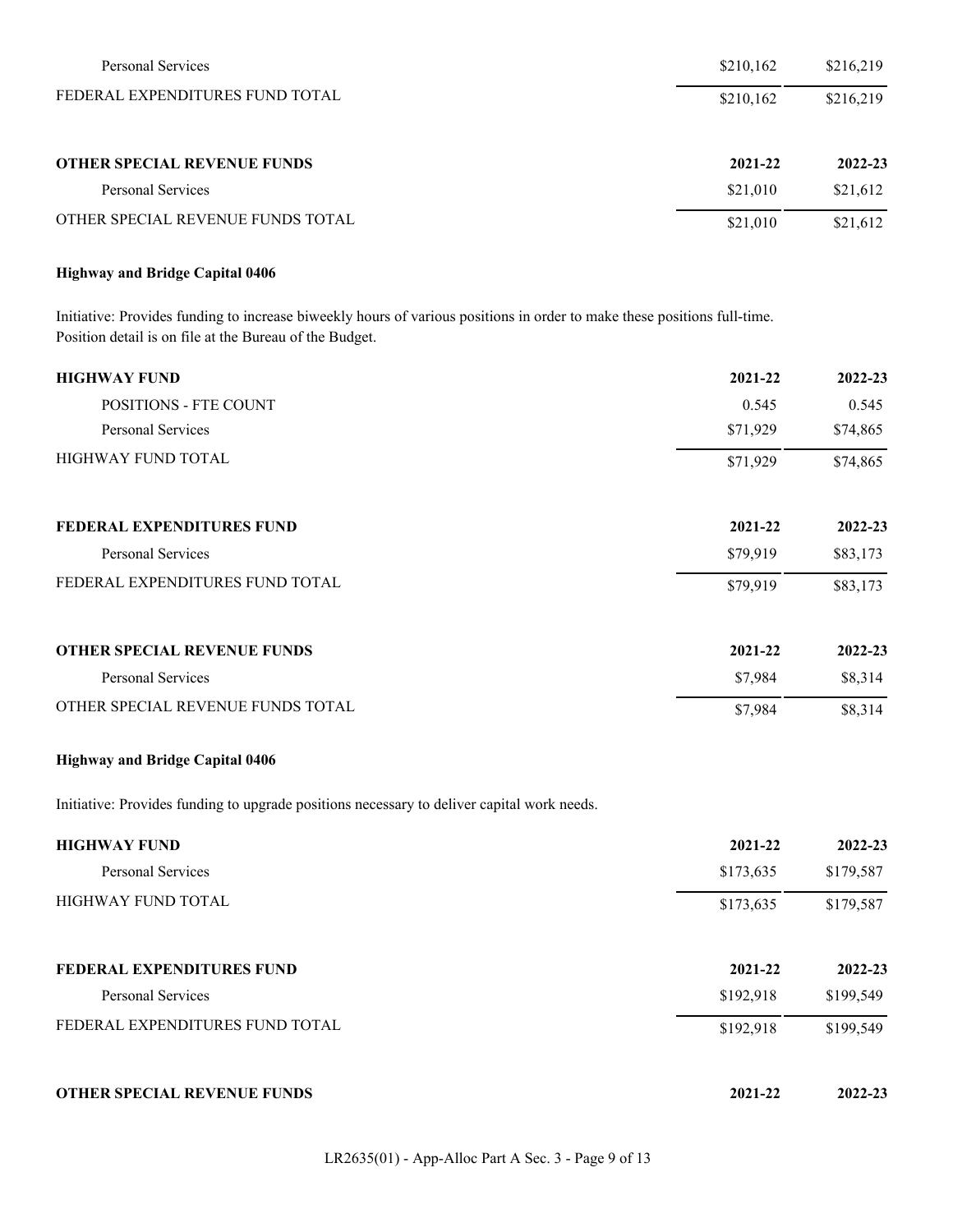| Personal Services                 | \$19.291 | \$19.953 |
|-----------------------------------|----------|----------|
| OTHER SPECIAL REVENUE FUNDS TOTAL | \$19,291 | \$19.953 |

## **Highway and Bridge Capital 0406**

Initiative: Provides allocation for the Highway & Bridge Capital program to reflect a one-time transfer from General Fund unappropriated surplus to support highway and bridge projects.

| <b>OTHER SPECIAL REVENUE FUNDS</b> | 2021-22 | 2022-23      |
|------------------------------------|---------|--------------|
| Capital Expenditures               | \$0     | \$85,000,000 |
| OTHER SPECIAL REVENUE FUNDS TOTAL  | \$0     | \$85,000,000 |

## **Highway Light Capital Z095**

Initiative: Adjusts and increases allocation for Light Capital Paving.

| <b>HIGHWAY FUND</b>       | 2021-22       | 2022-23     |
|---------------------------|---------------|-------------|
| Personal Services         | \$3,000,000   | \$2,459,000 |
| Capital Expenditures      | (\$3,000,000) | \$0         |
| <b>HIGHWAY FUND TOTAL</b> | \$0           | \$2,459,000 |
|                           |               |             |

| <b>OTHER SPECIAL REVENUE FUNDS</b> | 2021-22     | 2022-23     |
|------------------------------------|-------------|-------------|
| Capital Expenditures               | \$3,000,000 | \$3,000,000 |
| OTHER SPECIAL REVENUE FUNDS TOTAL  | \$3,000,000 | \$3,000,000 |

#### **Local Road Assistance Program 0337**

Initiative: Adjusts funding for the Local Road Assistance program at the correct proportioned rate in accordance with Maine Revised Statutes, Title 23, section 1803-B.

| <b>HIGHWAY FUND</b> | 2021-22  | 2022-23   |
|---------------------|----------|-----------|
| All Other           | \$19,332 | \$241.334 |
| HIGHWAY FUND TOTAL  | \$19,332 | \$241.334 |

## **Maintenance and Operations 0330**

Initiative: Transfers and reallocates positions and All Other costs within funds and programs to more appropriately account for work being done.

| HIGHWAY FUND                  | 2021-22     | 2022-23    |
|-------------------------------|-------------|------------|
| POSITIONS - LEGISLATIVE COUNT | (7.000)     | (7.000)    |
| Personal Services             | (S664, 884) | (S684,720) |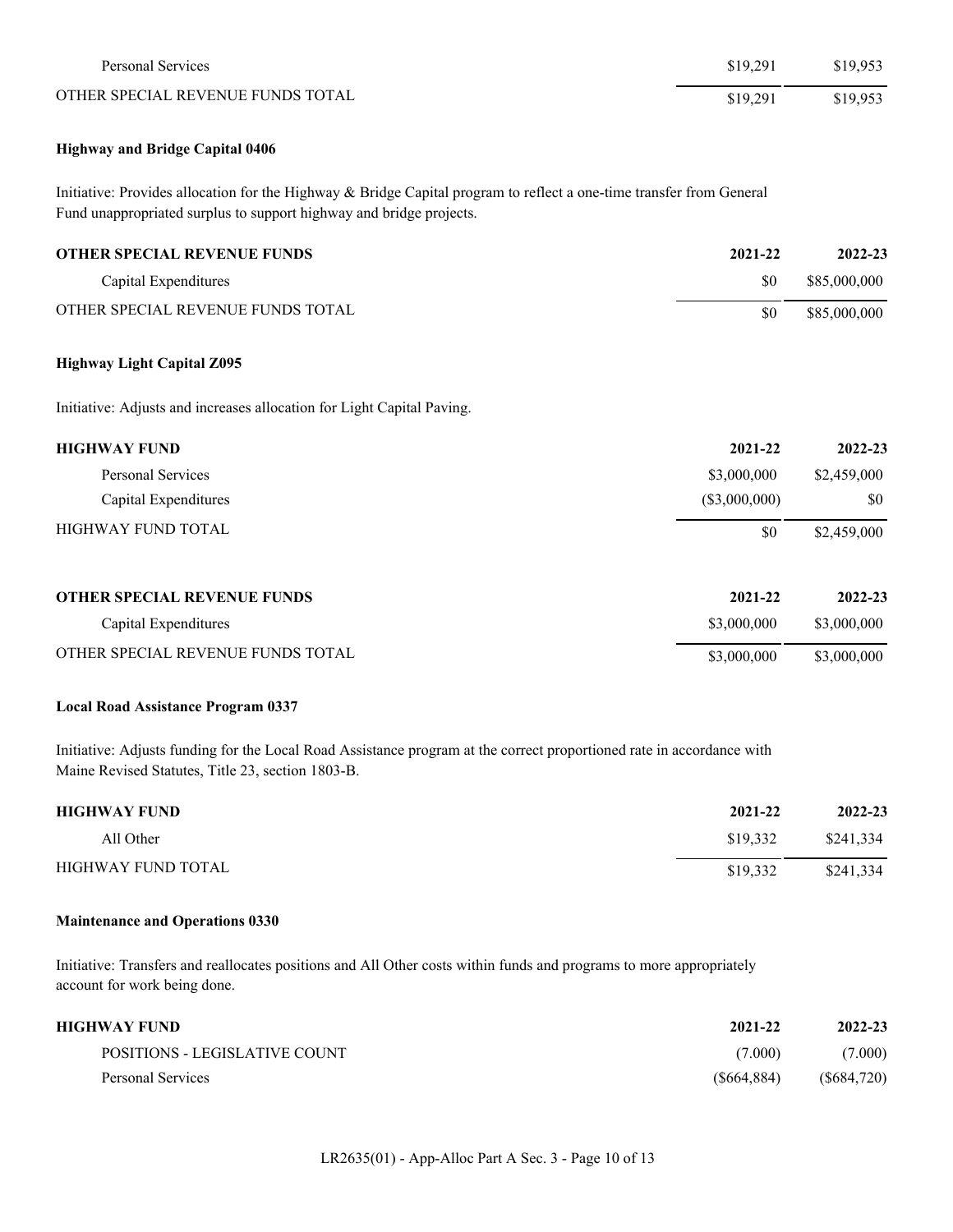| HIGHWAY FUND TOTAL              | (S664, 884)  | $(\$684,720)$ |
|---------------------------------|--------------|---------------|
| FEDERAL EXPENDITURES FUND       | 2021-22      | 2022-23       |
| Personal Services               | (S27.699)    | (\$28,522)    |
| FEDERAL EXPENDITURES FUND TOTAL | $(\$27,699)$ | $(\$28,522)$  |

## **Multimodal - Island Ferry Service Z016**

Initiative: Transfers and reallocates positions and All Other costs within funds and programs to more appropriately account for work being done.

| <b>HIGHWAY FUND</b>                     | 2021-22   | 2022-23   |
|-----------------------------------------|-----------|-----------|
| All Other                               | \$101,317 | \$105,888 |
| <b>HIGHWAY FUND TOTAL</b>               | \$101,317 | \$105,888 |
| <b>ISLAND FERRY SERVICES FUND</b>       | 2021-22   | 2022-23   |
| <b>POSITIONS - LEGISLATIVE COUNT</b>    | 2.000     | 2.000     |
| Personal Services                       | \$202,634 | \$211,776 |
| <b>ISLAND FERRY SERVICES FUND TOTAL</b> | \$202,634 | \$211,776 |

## **Multimodal - Ports and Marine 0323**

Initiative: Provides increased federal allocation to properly expense federal discretionary grants.

| FEDERAL EXPENDITURES FUND       | 2021-22     | 2022-23     |
|---------------------------------|-------------|-------------|
| All Other                       | \$1,000,000 | \$1,500,000 |
| FEDERAL EXPENDITURES FUND TOTAL | \$1,000,000 | \$1,500,000 |

## **Multimodal - Transit 0443**

Initiative: Transfers and reallocates positions and All Other costs within funds and programs to more appropriately account for work being done.

| FEDERAL EXPENDITURES FUND          | 2021-22      | 2022-23      |
|------------------------------------|--------------|--------------|
| Personal Services                  | (S138, 168)  | (\$141,740)  |
| FEDERAL EXPENDITURES FUND TOTAL    | (\$138,168)  | (\$141,740)  |
| <b>OTHER SPECIAL REVENUE FUNDS</b> | 2021-22      | 2022-23      |
| POSITIONS - LEGISLATIVE COUNT      | (1.000)      | (1.000)      |
| Personal Services                  | $(\$69,087)$ | $(\$69,369)$ |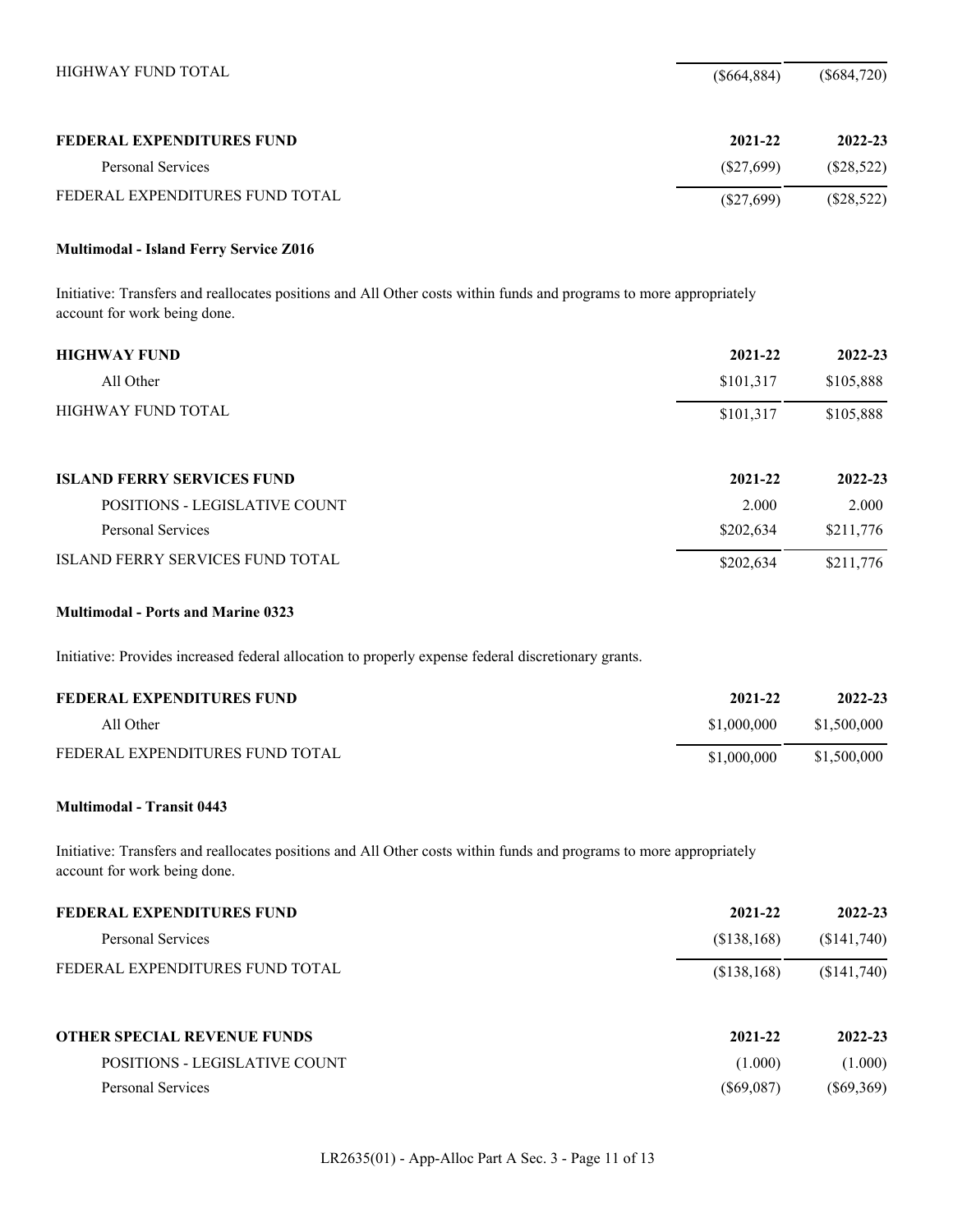# OTHER SPECIAL REVENUE FUNDS TOTAL (\$69,087) (\$69,369)

## **Multimodal Transportation Fund Z017**

Initiative: Transfers and reallocates positions and All Other costs within funds and programs to more appropriately account for work being done.

| <b>OTHER SPECIAL REVENUE FUNDS</b> | 2021-22   | 2022-23   |
|------------------------------------|-----------|-----------|
| POSITIONS - LEGISLATIVE COUNT      | 1.000     | 1.000     |
| Personal Services                  | \$159.310 | \$160.410 |
| OTHER SPECIAL REVENUE FUNDS TOTAL  | \$159.310 | \$160.410 |

#### **Multimodal Transportation Fund Z017**

Initiative: Provides allocation for the Multimodal Transportation Fund program to reflect a one-time transfer from General Fund unappropriated surplus to support multimodal transportation projects.

| <b>OTHER SPECIAL REVENUE FUNDS</b>   | 2021-22     | 2022-23       |
|--------------------------------------|-------------|---------------|
| All Other                            | \$0         | \$15,000,000  |
| OTHER SPECIAL REVENUE FUNDS TOTAL    | \$0         | \$15,000,000  |
| <b>TRANSPORTATION, DEPARTMENT OF</b> |             |               |
| <b>DEPARTMENT TOTALS</b>             | 2021-22     | 2022-23       |
| <b>HIGHWAY FUND</b>                  | \$234,136   | \$2,922,826   |
| FEDERAL EXPENDITURES FUND            | \$1,317,132 | \$1,828,679   |
| <b>OTHER SPECIAL REVENUE FUNDS</b>   | \$3,138,508 | \$103,140,920 |
| <b>FLEET SERVICES FUND - DOT</b>     | (S93, 450)  | (S94, 208)    |
| <b>ISLAND FERRY SERVICES FUND</b>    | \$202,634   | \$211,776     |
| <b>DEPARTMENT TOTAL - ALL FUNDS</b>  | \$4,798,960 | \$108,009,993 |